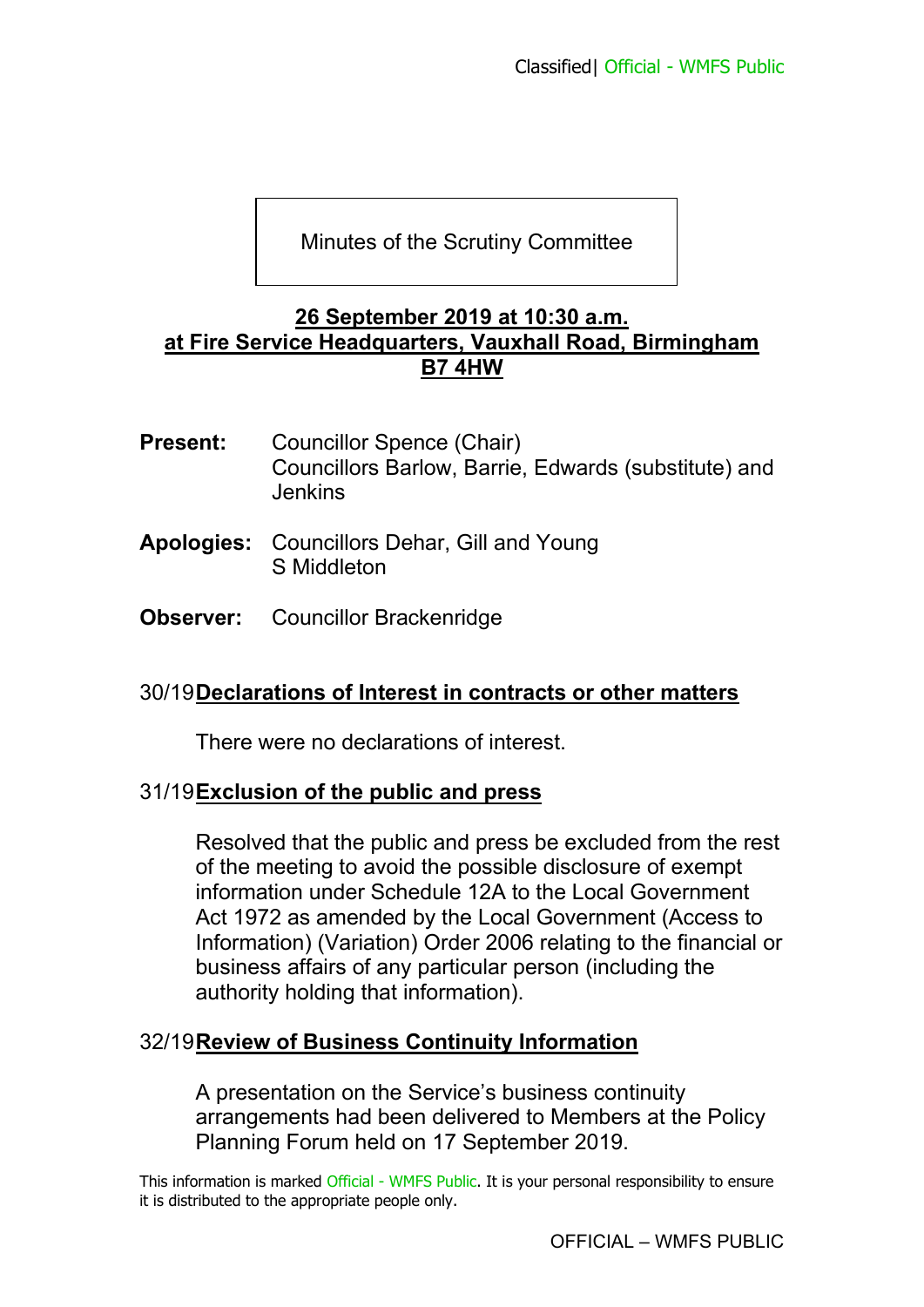Officers had assessed and updated corporate risk 6 'Business Continuity and Preparedness' and the subsequent two options proposed for the business continuity arrangements of the Service were provided in the presentation. Following the Policy Planning Forum, the Scrutiny Committee requested that the business continuity options, and the recommended option be bought before the Committee for scrutiny. Therefore, a special meeting of the Committee had been convened.

The Committee reviewed the information regarding the business continuity arrangements.

Upon the request of Members, ACFO Sarah Warnes was in attendance and provided further information on the proposed arrangements in answer to Members' questions.

### 33/19 **Working Group Discussion**

In tandem with item 32/19, the Committee considered and discussed at length the information provided regarding the proposed options for the business continuity arrangements. The Committee agreed that:

- the proposed options for business continuity arrangements would be the subject of a review by the Scrutiny Committee.
- the scope of the review would be to consider the two options for the business continuity arrangements.
- the report on the business continuity arrangements which was due to be submitted to the Fire Authority on 30 September is to be deferred to allow for the completion of the scrutiny review process.

# 34/19 **Timeline for Review and Next Steps**

The Committee considered the timeline for the review and the potential next steps.

This information is marked Official - WMFS Public. It is your personal responsibility to ensure it is distributed to the appropriate people only.